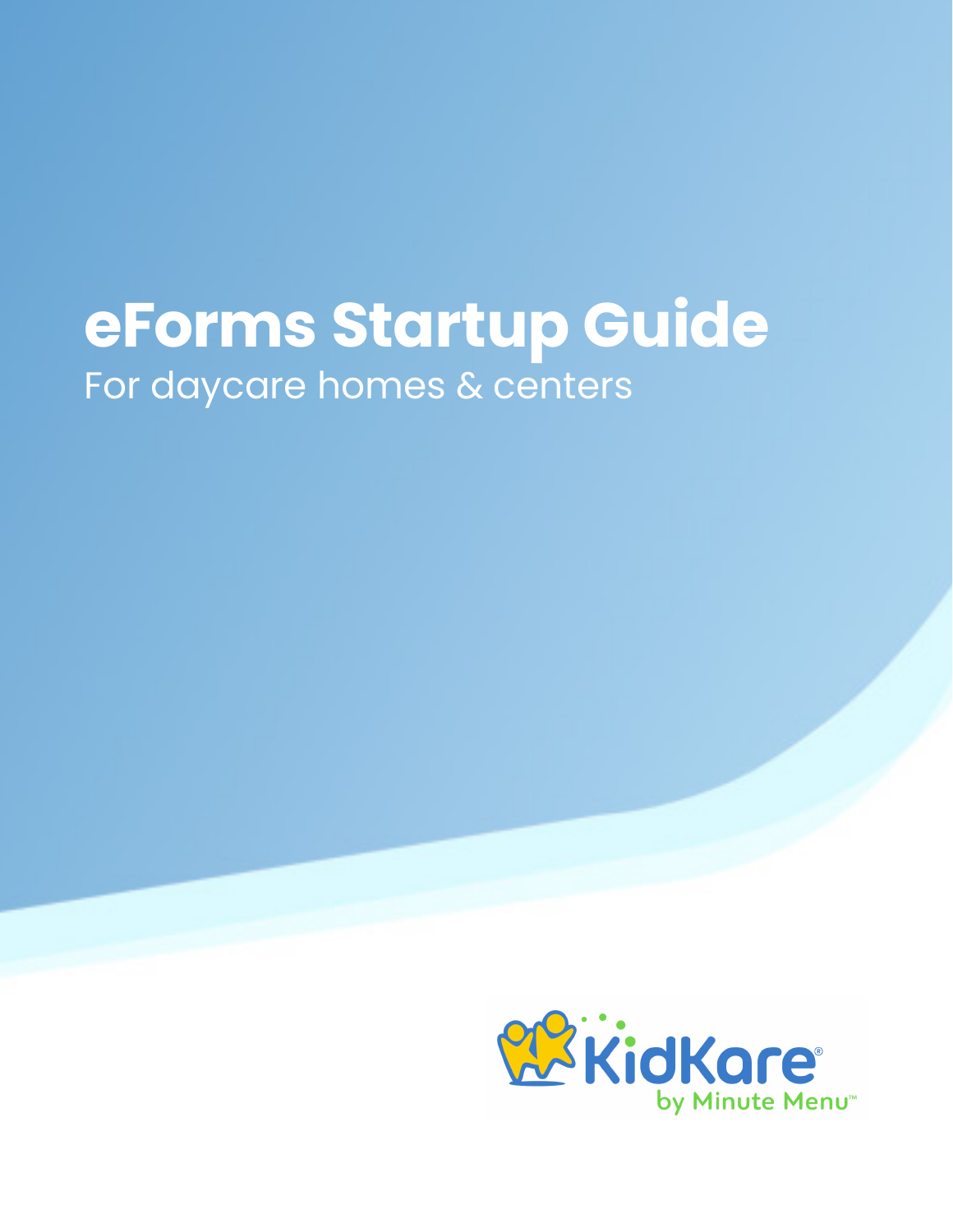

## **Process Overview**

eForms is an all-in-one enrollment process for the food program that eliminates paper forms for you and your sponsor. If your sponsor has enabled this feature, you can view and manage enrollment in KidKare, as well as enroll new children with eForms (your sponsor must enable this capability for you).

- **1.** The food program administrator (your sponsor) emails re-enrollment invitaitons to parents with valid email addresses.
- 2. You add or update parents email addresses, as needed. You can then re-send invitations.
- **3.** Parents who cannot complete eforms online complete the forms ona device at your location, or they complete a paper form.
- 4. If your sponsor requires site approval, review and approve submitted forms to submit them to your sponsor. You can also send forms back for revision, if needed.
- **5.** Your sponsor reviews, approves, and renews submitted forms.

### **Work with eForms**

- 1. Log in to **[app.kidkare.com](https://app.kidkare.com)**.
- 2. From the menu to the left, click **eForms**. A list of children displays. If you do not see a list of children, click Clear Filter to remove any existing filters.

| <b>Icon</b> | <b>Action</b>                                                                                                                         |
|-------------|---------------------------------------------------------------------------------------------------------------------------------------|
| ጅ           | The parent email address is missing. Click the child's name to add or<br>update the parent email address.                             |
| 目           | Open the form on your device so the parent can complete it onsite.                                                                    |
| Ŋ           | Resend an enrollment invitation to the parent. Note that this icon only<br>displays if there is a parent email address on-file.       |
| ×           | Cancel the enrollment invitation. Use this only for children who no longer<br>attend daycare or who are withdrawn.                    |
|             | Indicate that the parent completed a paper form. This moves the form<br>status to Manually Completed.                                 |
| ᠿ           | Review and approve the form or send it back for revision. This option is<br>only available if your sponsor has enabled Site Approval. |